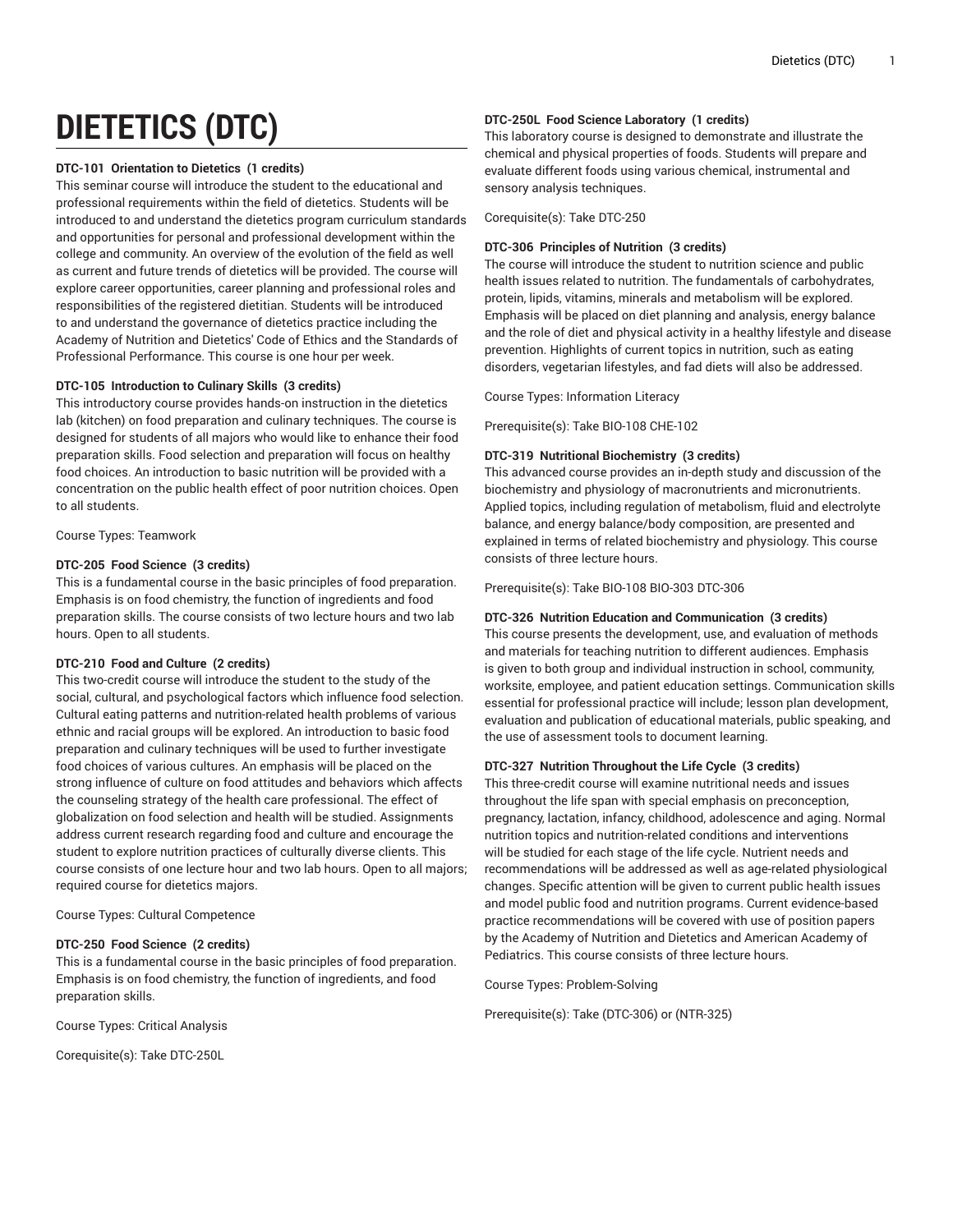# **DTC-328 Nutrition for Fitness & Athletic Performance (2 credits)**

This two-credit course will introduce the student to the integrated science of nutrition and exercise physiology. The course will explore macro- and micronutrient needs as related to energy demands, cellular function, and growth, maintenance, and repair. Students will explore how optimal nutrition is essential for optimal performance. The course will focus on scientifically sound, evidence-based practice and examine sources of unsound sport nutrition recommendations. Assignments will allow students to gain a greater understanding of the energy requirements of exercise as well as the barriers to increased physical activity. This course consists of two lecture hours.

Course Types: Creative Thinking

Prerequisite(s): Take (DTC-306) or (NTR-325)

### **DTC-389 Special Topics (3.00000 credits)**

# **DTC-409 Food Service Operations (2 credits)**

This course provides an introduction to the structure and function of a food service department. Food service subsystems are discussed from an organizational, operational and leadership perspective. This course will introduce the following operational areas: menu planning; procurement including purchasing, receiving and storage; food production and service. As needed, discussion will include information on food safety, sanitation and management of human resources related to these topics.

Corequisite(s): Take DTC-409L

#### **DTC-409L Quantity Food Preparation Lab (1 credits)**

This course focuses on the food preparation, cooking methods and technical skills required to produce food products on a large scale. This includes, but is not limited to: the use and maintenance of institutional equipment; planning and coordinating food production; use of food service math skills; recipe standardization; cooking methods and terms; evaluating food for quality from various recipe categories; as well as the application of food safety principles. The nutritional components of each food will be reviewed to ensure students are aware of quality and nutritional values of various foods and the methods to be used in for maintaining nutritional quality throughout preparation and service.

Corequisite(s): Take DTC-409

#### **DTC-410 Food Service Management II (3 credits)**

This course studies food service subsystems from an organizational and leadership perspective. This course will introduce the following operational areas: principles of financial control of food and labor, techniques for analyzing and managing costs, development of a business plan executive summary, and management of human resources including personnel recruitment, selection, training, evaluation and labor relations This course will introduce information on kitchen layout and design, sanitation, security, safety, infection control and emergency preparedness applicable to food service operations. This course consists of three lecture hours.

Prerequisite(s): Take DTC-409 DTC-409L

Corequisite(s): Take DTC-410SP

## **DTC-410SP Food Service Management Supervised Practice (1 credits)**

This course provides practice in food service management including: food service subsystems (purchasing, receiving and inventory control, production and service), marketing, quality management, financial control, human resources (personnel and labor issues), and facility layout and design. Students develop management skills through projects and/ or field experiences, case studies, computer applications, and as required, quantity food preparation experiences. Students will be introduced to the behaviors, traits and skills that characterize effective leaders and learn to apply these traits in various personnel and food service management scenarios. This course consists of three supervised practice hours weekly. Open to dietetics majors only.

Prerequisite(s): Take DTC-409 DTC-409L

Corequisite(s): Take DTC-410

#### **DTC-420 Introduction to Nutrition Care (3 credits)**

The introduction to the professional practice of nutrition and dietetics. Using the nutrition care process as a framework, students learn how to provide nutrition services to patients, including assessing, writing nutrition diagnoses, developing appropriate interventions, and monitoring response to care.

Prerequisite(s): Take DTC-326

#### **DTC-420SP Intro to Nutrition Supervised Practice (1 credits)**

This course is an introduction to the professional practice of dietetics. Using the nutrition care process as a framework, students provide nutrition services to patients, including assessing, writing nutrition diagnoses, developing appropriate interventions, and monitoring response to care. This course consists of twelve supervised practice hours per week. Open to dietetics majors in CP only.

Prerequisite(s): Take DTC-418

Corequisite(s): Take DTC-420

#### **DTC-421 Community Nutrition (3 credits)**

The course offers a study of community nutrition needs, programs and national nutrition monitoring. The role of environment, food, nutrition and lifestyle choices in health promotion and disease prevention are included.

Prerequisite(s): Take DTC-326

#### **DTC-425 Diet Therapy (2 credits)**

This course examines nutrition and diet therapy, including nutrition assessment, the physiological and biochemical bases of nutrition care, therapeutic diets, medications and herbal supplements. Topics include nutrition intervention for diabetes, cardiovascular diseases, obesity, eating disorders, GI diseases and promoting healthy eating. The emphasis of this course is the practical application of subject matter in the clinical setting.

Prerequisite(s): Take (DTC-306) or (NTR-325)

#### **DTC-509 Leadership in Food Systems Management (3 credits)**

This course studies food systems management from an organizational and leadership perspective. The course will introduce the following operational areas: financial management, customer services and quality improvement, risk management, leadership development, management of human resources and labor relations, and emergency preparedness applicable to food systems operations.

Prerequisite(s): Take DTC-409 and DTC-409L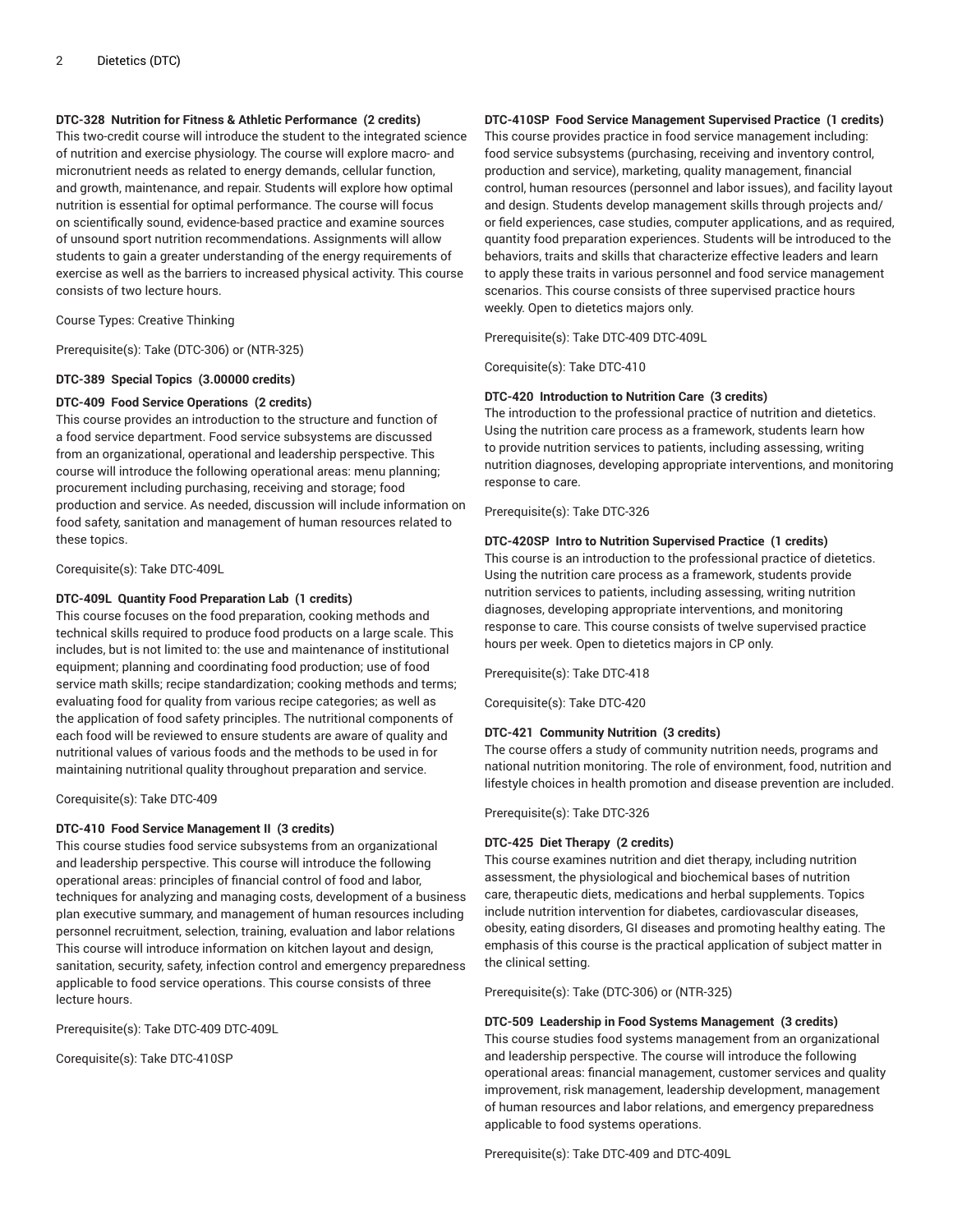# **DTC-511 Medical Nutrition Therapy I (3 credits)**

The study of the biochemical and physiological basis for nutrition care in treating disease, including malnutrition, anemia, obesity, diabetes, and cardiovascular disease. Theory and practice in nutritional assessment, diagnosis, intervention, and monitoring is provided. This is the first semester of a two-semester course.

Prerequisite(s): Take DTC-420

Corequisite(s): Take DTC-531

## **DTC-512 Medical Nutrition Therapy II (3 credits)**

The study of the biochemical and physiological basis for nutrition care in treating disease, including nutrition support, GI disorders, hepatic disorders, cancer, AIDS, and critical care. Theory and practice in nutritional assessment, diagnosis, intervention, and monitoring is provided. This is the second semester of a two-semester course.

Prerequisite(s): Take DTC-511

Corequisite(s): Take DTC-532

## **DTC-512SP Medical Nutrition Therapy II Supervised Practice (3 credits)**

The clinical application of the biochemical and physiological basis for nutrition care for those with nutrition-related diagnoses and conditions discussed in DTC 512, including GI disorders, hepatic disorders, cancer, HIV, renal disease, and nutrition support. Practice in nutritional assessment, diagnosis, intervention, and monitoring is provided. This course consists of nine supervised practice hours weekly. Open to dietetics majors in CP only.

Prerequisite(s): Take DTC-511 DTC-511SP

Corequisite(s): Take DTC-512

## **DTC-522SP Community Nutrition Supervised Practice II (1 credits)**

Students develop, implement, and evaluate a community nutrition intervention in this course. This includes completing a community needs assessment, identifying a target population, designing the program to be delivered, conducting the program, and collecting and assessing data on appropriate indicators to evaluate the effectiveness of the intervention. This course consists of three supervised practice hours weekly. Open to dietetics majors only.

Prerequisite(s): Take DTC-521SP

## **DTC-524 The Nutrition Entrepreneur (3 credits)**

This course applies business principles and entrepreneurship to the nutrition profession. Students learn how to plan, implement, and evaluate nutrition intervention programs. In addition, the knowledge, skills, and resources needed to establish and maintain a private practice are presented. This course consists of three lecture hours.

Prerequisite(s): Take DTC-509

## **DTC-531 Nutrition Practice I (5 credits)**

This course is the first part of a two course sequence. In conjunction with DTC 532, Nutrition Practice II, this course provides an introduction to supervised practice experiences in Medical Nutrition Therapy, community nutrition, and food service management in professional practice settings. This course consists of 20 supervised practice hours weekly.

Prerequisite(s): Take DTC-420

Corequisite(s): Take DTC-511

## **DTC-532 Nutrition Practice II (5 credits)**

This course is the second part of a two course sequence. In conjunction with DTC 531, Nutrition Practice I, this course provides an introduction to supervised practice experiences in Medical Nutrition Therapy, community nutrition, and food service management in professional practice settings. This course consists of 20 supervised practice hours weekly.

Prerequisite(s): Take DTC-531

Corequisite(s): Take DTC-512

### **DTC-550 Nutrition Counseling for Behavior Change (3 credits)**

This course will provide didactic and experiential learning in the area of nutrition counseling and communication for behavior modification and client-centered nutrition therapy. Emphasis is on application of health behavior models and theories from the field of psychology, frameworks which support a holistic view of health, and cultural competency.

Corequisite(s): Take DTC-326

## **DTC-600 Nutrition Theory & Practice (3 credits)**

The major theories that guide nutrition research and practice are presented and applied in this course. The scientific basis of nutrition research and practice are discussed, including evidence-based practice, clinical practice guidelines, the Nutrition Care Process and Model, and the theories and conceptual frameworks that guide research and practice. The interrelationship of theory, research, and practice is a major focus of this course. This course consists of three lecture hours. Open to dietetics majors only.

Prerequisite(s): Take MAT-123

## **DTC-601 Research Methods in Dietetics (3 credits)**

This course reviews dietetic and nutrition research methods, general research designs (both qualitative and quantitative), evaluation and assessment methods, application of statistical analysis in nutrition, and the presentation of research data. The course focuses on guiding the dietetic student in becoming a consumer and producer of nutritionrelated research. This course consists of three lecture hours.

Prerequisite(s): Take DTC-420

## **DTC-609 Food Safety Certification (1 credits)**

This course provides nationally recognized food safety education and certification, assisting food service operators and owners and employees to understand the food safety risks so they can meet consumer and patient safety goals. This course prepares students for the National ServSafe® Food Protection Manager Certification Exam provided by the National Restaurant Association. The exam will be provided within the course.

Prerequisite(s): Take DTC-509

## **DTC-610 Dietetics Research Seminar (3 credits)**

This course involves discussion of current research in the profession. Students will identify and delineate a research problem and develop a capstone research proposal. This course consists of three lecture hours. Requisites: Take DTC 601 - Must be completed prior to taking this course. Open to dietetics majors only.

Prerequisite(s): Take DTC-601 Must be completed prior to taking this course